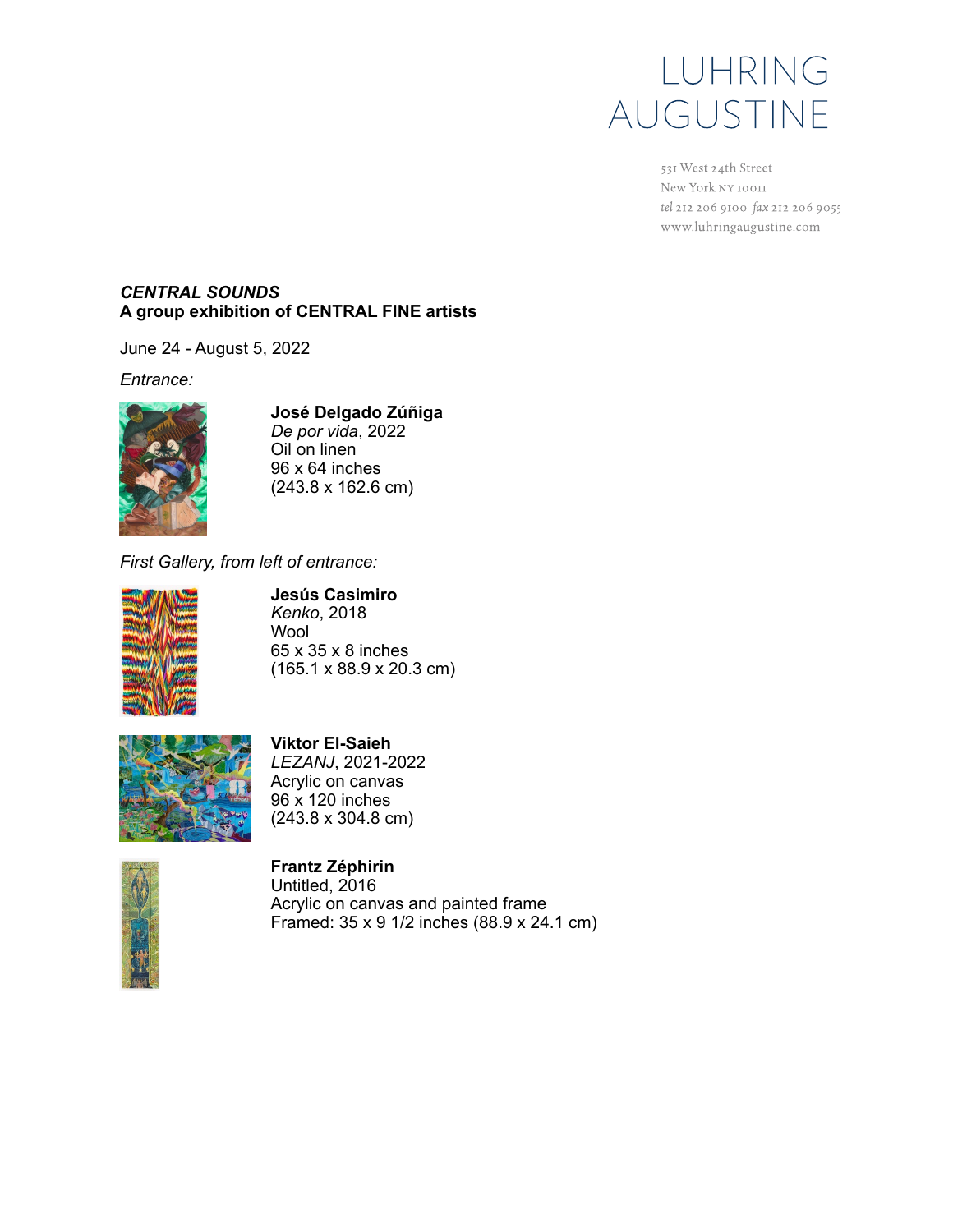

531 West 24th Street New York NY 10011 tel 212 206 9100 fax 212 206 9055 www.luhringaugustine.com



**Constanza Schaffner** *Noche*, 2022

Oil on linen 96 x 67 inches (243.8 x 170.2 cm)



**Frantz Zéphirin** *Voyage Cosmique de baron*, 2017 Acrylic on board 9 1/2 x 7 inches (24.1 x 17.8 cm)



**Tomm El-Saieh** *Pronouncing Parsley*, 2022 Acrylic on canvas 96 x 120 inches (243.8 x 304.8 cm)



**Diego Singh** *Neon ManSign Underwater*, 2014-2022 Oil and acrylic on linen 72 x 48 inches (182.9 x 121.9 cm)

Second Gallery, from left of entrance:



**Georgia Sagri** *Left and Right Side Almost Look the Same*, 2019 Leather, color thermal silkscreen print, iron 23 5/8 x 23 5/8 inches (59.9 x 59.9 cm)